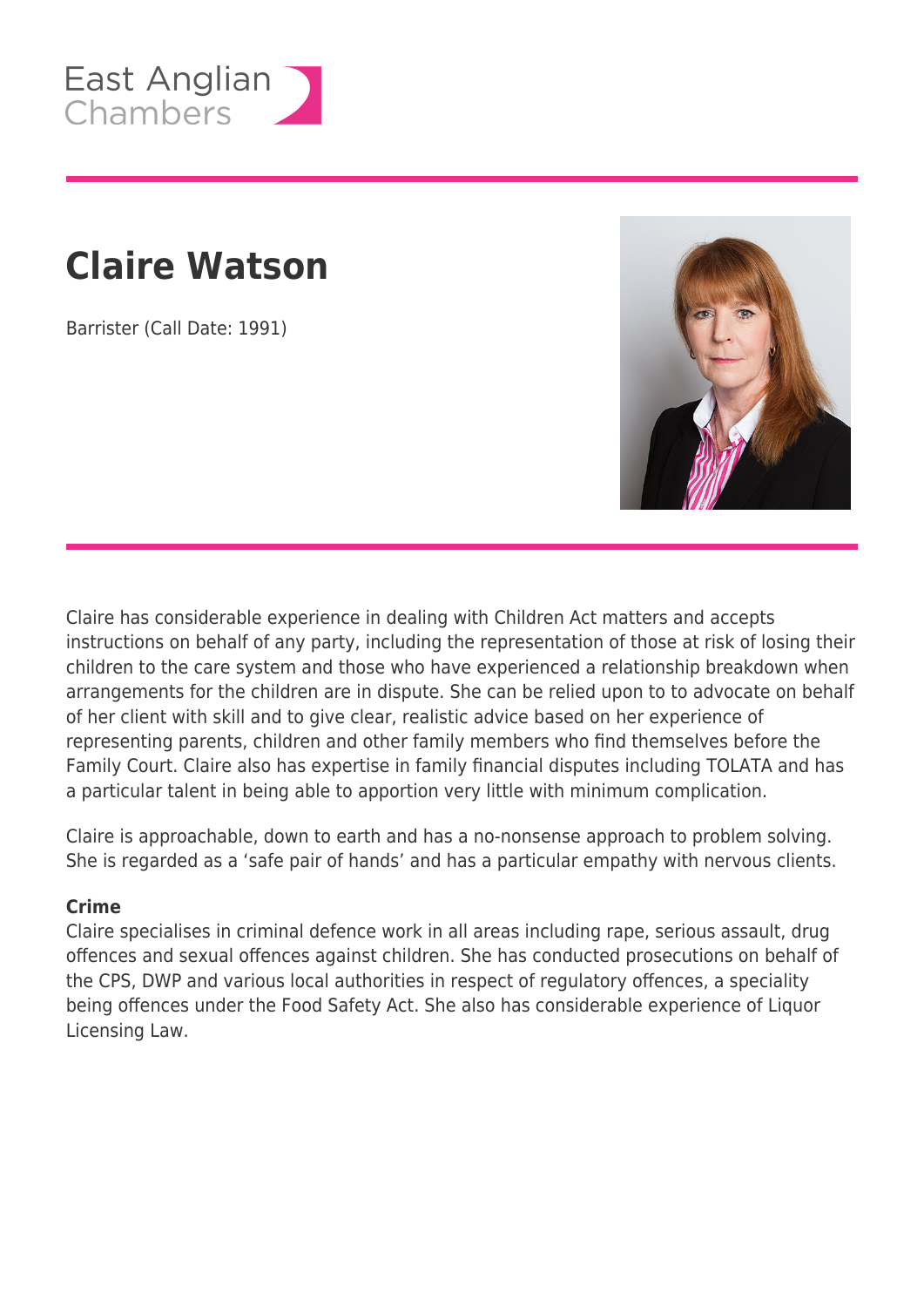

Claire graduated in 1988 and initially worked in the busy family law department of a large regional firm of solicitors. In 1989 she joined the Crown Prosecution Service, initially in Reading, and shortly thereafter moving to the Fraud Investigation Group at CPS headquarters.

She was called to the Bar in 1991 and, following the completion of the first six months of pupillage, returned to the CPS to join the Camberwell Green team in South London. She moved to Birmingham in 1993 for a year and returned to London in 1994, finally resigning as a Senior Crown Prosecutor in 1997.

Whilst in employment with the CPS Claire prosecuted the whole range of offences from minor road traffic to murder. Her particular interest lay in fraud cases; from white collar to the grubby blue collar variety. After leaving the CPS Claire practised initially from 3 Temple Gardens, moving to East Anglian Chambers in 2003.



### **Court and tribunal experience**

Family Court Court of Appeal **Magistrates** County Crown